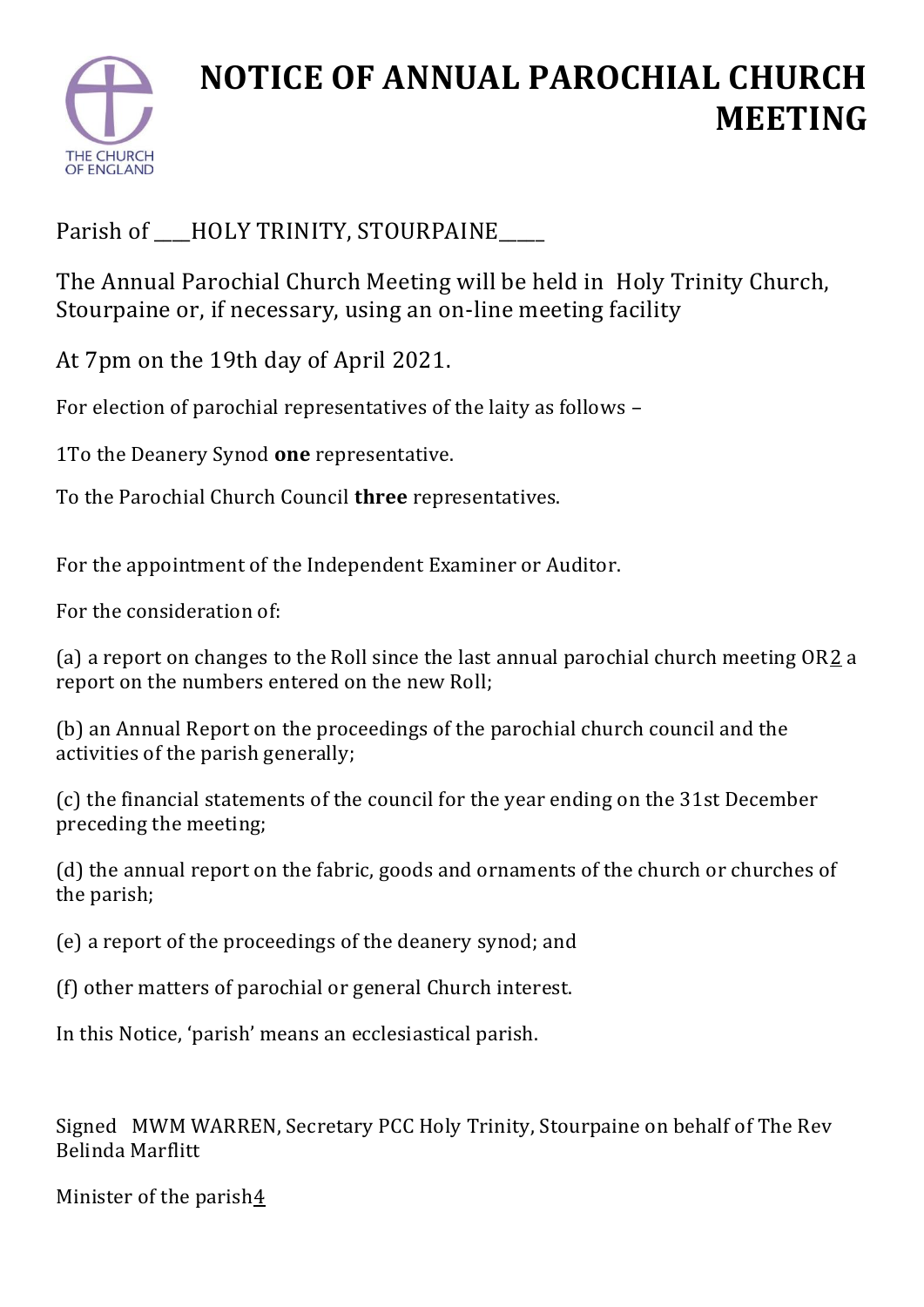## **Notes**

1 Every lay person whose name is entered on the Church Electoral Roll of the parish (and no other person) is entitled to vote at the election of parochial representatives of the laity.

2 A person is qualified to be elected a parochial representative of the laity if –

(a) his or her name is entered on the Church Electoral Roll of the parish and, unless he or is under 18, has been entered there for at least the preceding six months;

(b) he or she is an actual communicant (which means that he has received Communion according to the use of the Church of England or of a Church in communion with the Church of England at least three times during the twelve months preceding the date of the election);

(c) he or she is at least 16; and

(d) he or she is not disqualified as referred to in paragraph 3 of these Notes.

3 (1) A person is disqualified from being nominated, chosen or elected or from serving as a churchwarden or a member of a parochial church council, a district church council or a joint council if the person is disqualified from being a trustee of a charity (and the disqualification is not subject to a waiver which permits membership of a parochial church council, district church council or joint council).

(2) A person is disqualified from being nominated, chosen or elected or from serving as a member of a parochial church council, a district church council, a joint council or a deanery synod if the person is included in a barred list (within the meaning of the Safeguarding Vulnerable Groups Act 2006).

(3) A person is disqualified from being nominated, chosen or elected or from serving as a member of a parochial church council, a district church council, a joint council or a deanery synod if the person has been convicted of an offence mentioned in Schedule 1 to the Children and Young Persons Act 1933 (with that expression being construed in accordance with [Rule 71\(2\)](https://www.churchofengland.org/more/policy-and-thinking/church-representation-rules/part_7_disqualification_etc_rules_62_to_71.xhtml#r71_2) of the Church Representation Rules).

(4) A person's disqualification under sub-paragraph (3) may be waived by the bishop of the diocese by giving the person notice in writing.

(5) A person is disqualified from being nominated, chosen or elected or from serving as a member of a parochial church council if the person has been disqualified from holding office under section 10(6) of the Incumbent (Vacation of Benefices) Measure 1977.

[43](https://www.churchofengland.org/more/policy-and-thinking/church-representation-rules/church-representation-rules-online-part-10#rfns9) A scheme is in operation in this parish which provides that any person entitled to vote in the elections of parochial representatives of the laity to the parochial church council or to the deanery synod or to both may apply on the appropriate form to the Minister of the parish (or other person signing below) for a postal vote. The completed form must be received before the commencement of the annual parochial church meeting. Notes

[1](https://www.churchofengland.org/more/policy-and-thinking/church-representation-rules/church-representation-rules-online-part-10#fns7) To be included in a year in which parochial representatives of the laity are to be elected to the Deanery Synod.

[2](https://www.churchofengland.org/more/policy-and-thinking/church-representation-rules/church-representation-rules-online-part-10#fns8) To be included in a year when a new Church Electoral Roll is prepared. Delete as applicable.

[3](https://www.churchofengland.org/more/policy-and-thinking/church-representation-rules/church-representation-rules-online-part-10#fns9) This paragraph should be deleted if no scheme for postal voting is in operation in the parish.